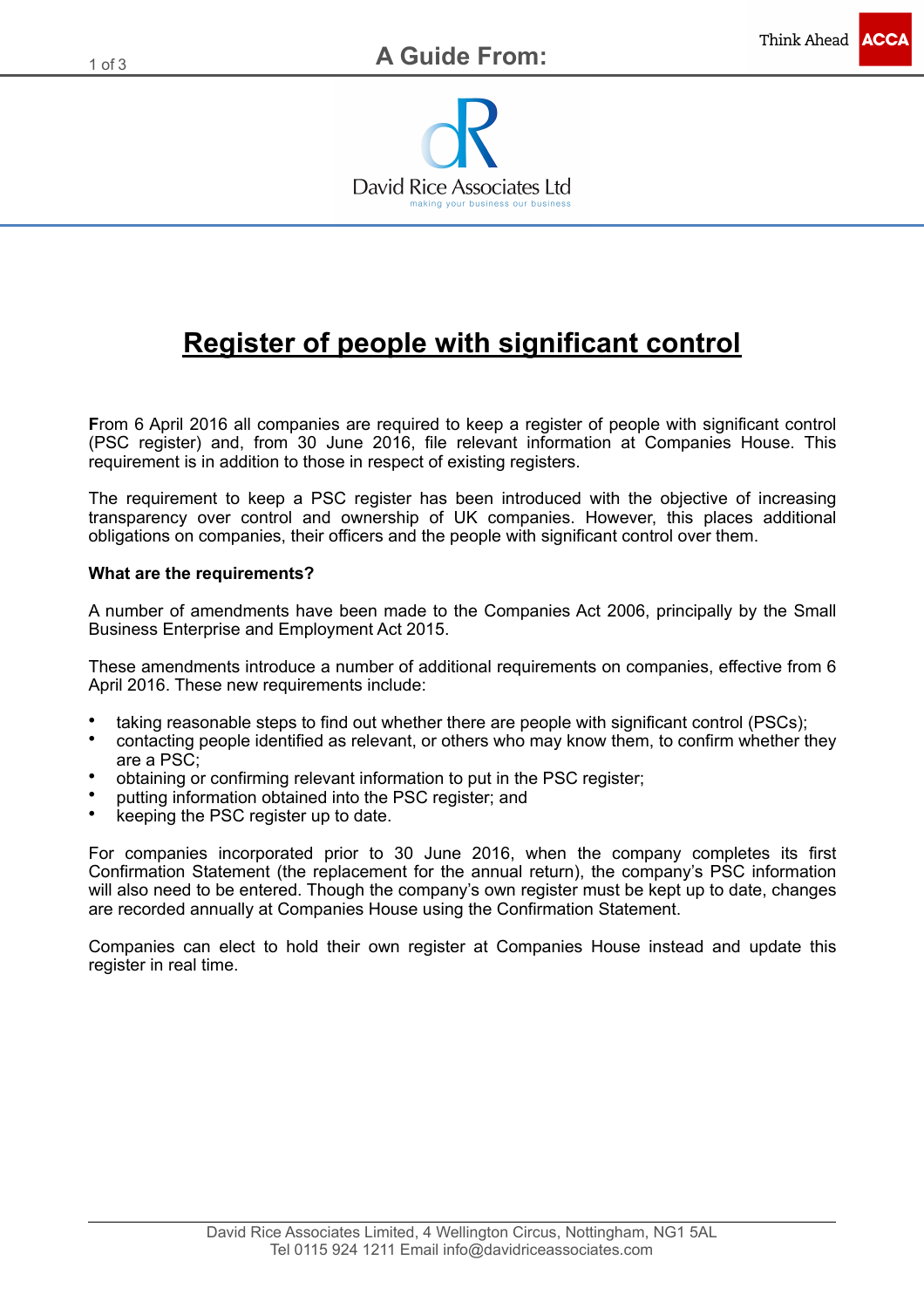## **What is meant by a PSC?**

A PSC is defined as an individual that:

- holds, directly or indirectly, more than 25% of the shares or voting rights in the company; or
- holds the right, directly or indirectly, to appoint or remove a majority of the board of directors of the company; or
- has the right to exercise, or actually exercises, significant influence or control over the company; or
- where a trust or firm would satisfy any of the above conditions, any individual that has the right to exercise, or actually exercises, significant influence or control over the activities of that trust or firm.

Whilst many companies will find the identification of PSCs relatively straight forward, where for example the company is part of a group or where there are agreements to vote or exercise rights jointly, different rules apply for the information required to be obtained, confirmed and recorded on the PSC register.

### **What information is required to be kept on the register?**

From 6 April 2016, the PSC register must be kept, and it cannot be blank! Where, for example, a company is in the process of obtaining information, a specific statement is required by law to be made in the PSC register.

The particulars of a relevant individual that are required to be obtained and confirmed for inclusion in a company's PSC register include:

- their name:
- a service address:
- the country, state (or part of the UK) in which the PSC usually resides;
- their nationality;
- their date of birth:
- their usual residential address:
- the date on which the individual became a PSC in relation to the company (6 April for existing companies);
- the nature of the PSC's control over the company; and
- any restrictions on disclosing the PSC's information that are in place.

A specific statement is also required in the PSC register if you believe the company has no PSCs.

### **Do PSCs have any obligations?**

There are a number of legal obligations on a PSC. For example, a relevant individual that does not respond to requests for PSC information may be committing a criminal offence. A company is also entitled to apply restrictions to shares or rights in the company held by the individual who is not responding.

### **Is information held on the PSC register publicly available?**

Where a company keeps its own PSC register an individual or organisation with a proper purpose may obtain access or a copy of the PSC register; though not information relating to a PSC's residential address.

Information provided to Companies House will form a central PSC register that will be publicly available, subject to certain redactions.